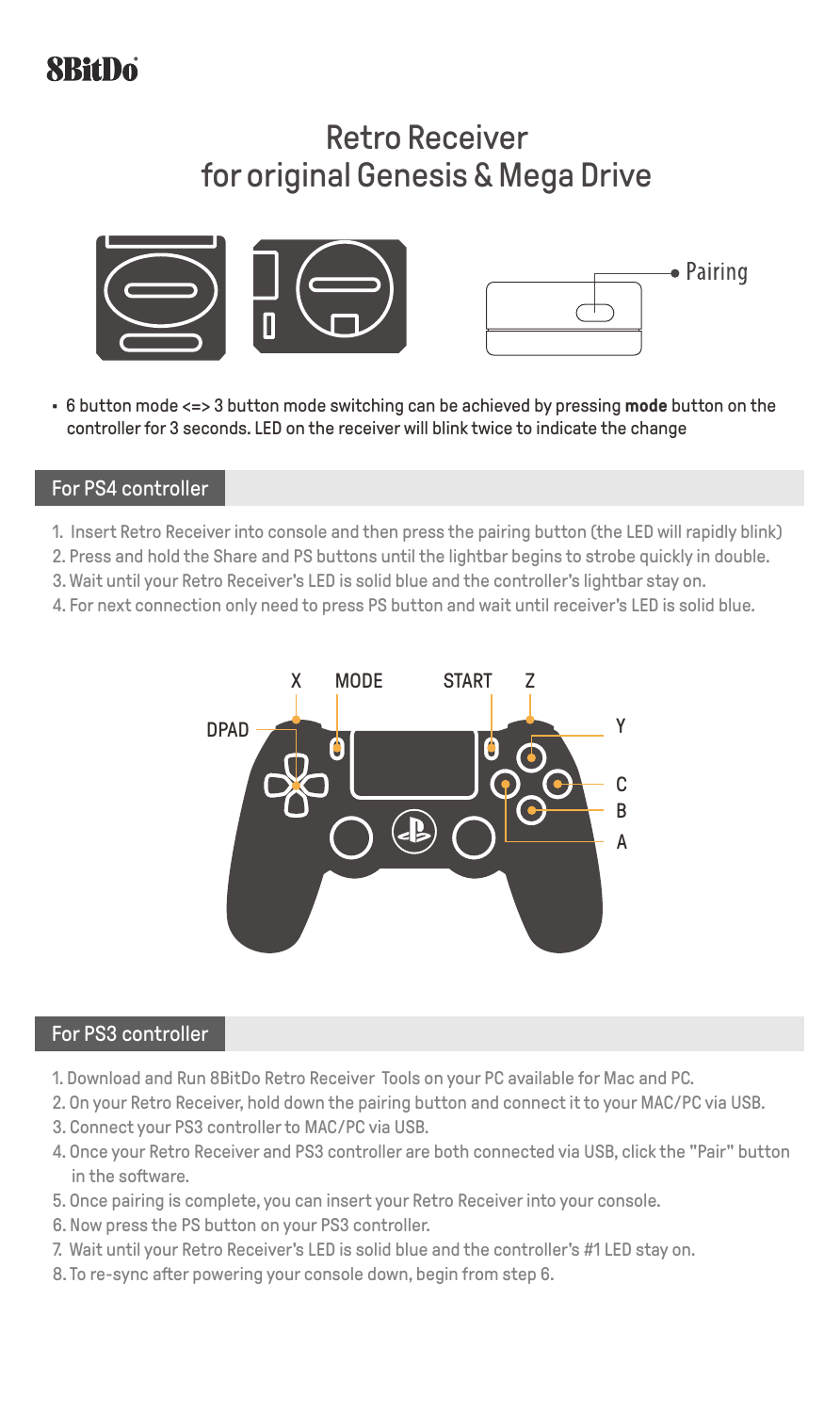

### For Xbox One S/X Bluetooth controller

- 1. Insert Retro Receiver into console and then press the pairing button (the LED will rapidly blink).
- 2. Press HOME button to turn on your Xbox One S/X Bluetooth controller and then press bind button.
- 3. Wait until both LEDs on the Retro Receiver and controller stay solid.
- 4. Retro Receiver will auto-reconnect to the controller when you turn back on the controller with the HOME button only.



### For 8Bitdo controllers

SN30 Pro/N30 Pro2/SN30 v2:

1. Press B + START to turn on your SN30 Pro controller.

2. Press both PAIR buttons on the receiver and controller to sync them.

3. Both LEDs on the receiver and controllerwill become solid when they are successfully paired. N30 Pro:

1. Press POWER to turn on your controller.

2. Press both PAIR buttons on the receiver and controllerto sync them.

3. Both LEDs on the receiver and controllerwill become solid when they are successfully paired.

### N30/F30/SN30/SF30/Zero:

1. Press START to turn on your controller.

2. Press both PAIR button on the receiver and SELECT on the controller to sync them.

3. Both LEDs on the receiver and controllerwill become solid when they are successfully paired.

N30 Arcade Stick:

1. Press X + START to turn on your arcade stick.

2. Press both PAIR button on the receiver and arcade stick to sync them.

3. Both LEDs on the receiver and controllerwill become solid when they are successfully paired.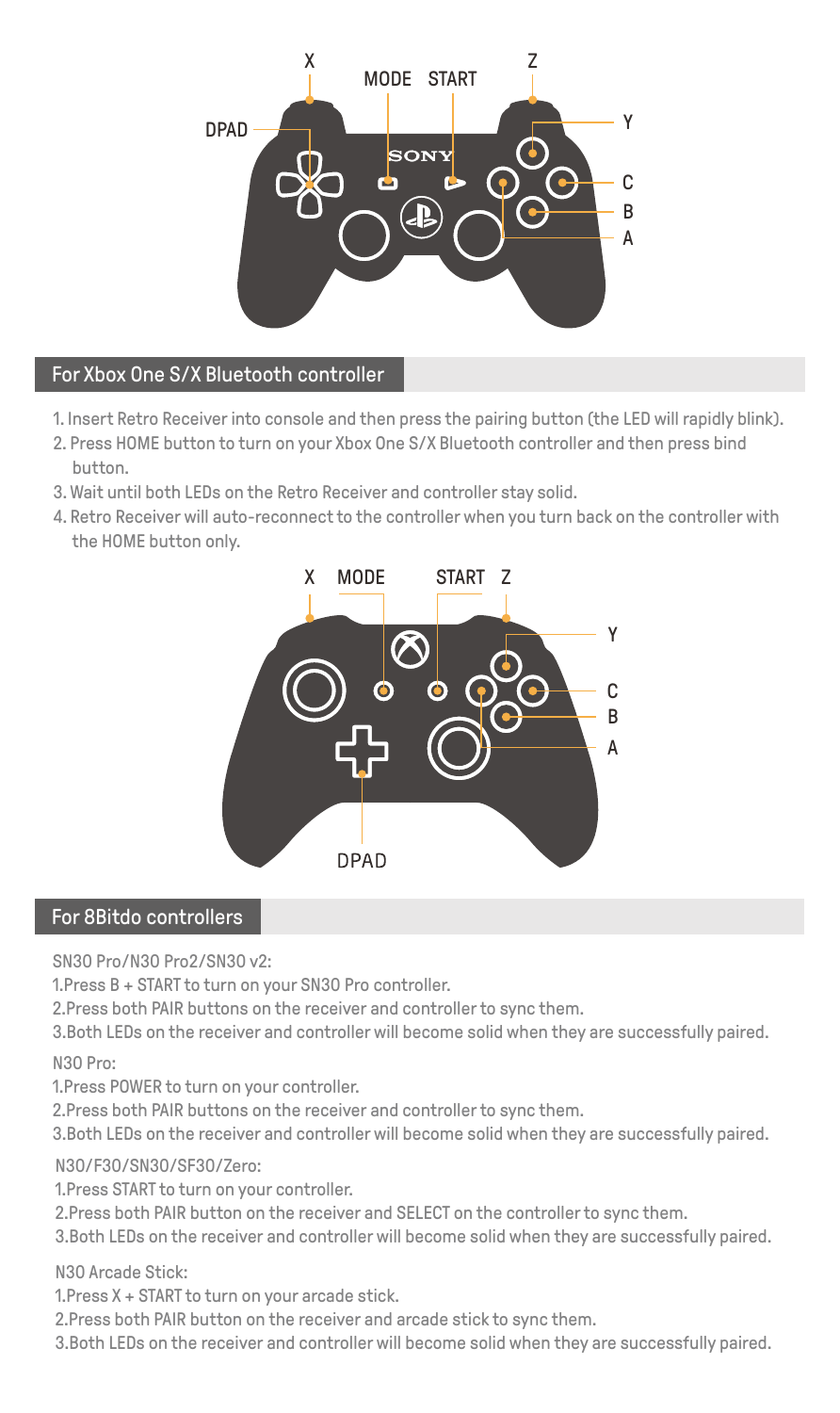

## For Wii Remote/Wii MotionPlus controller

- 1. Insert Retro Receiver into console and then press the pairing button (the LED will rapidly blink)
- 2. Press the Wii Remote/Wii MotionPlus controller's sync button.
- 3. Wait until your Retro Receiver's LED is solid blue and the controller's #1 LED stay on.
- 4. To re-sync after powering your console down.
- \* For Wii Remote: press 1 and 2 buttons.
- \* For Wii MotionPlus: press A button.



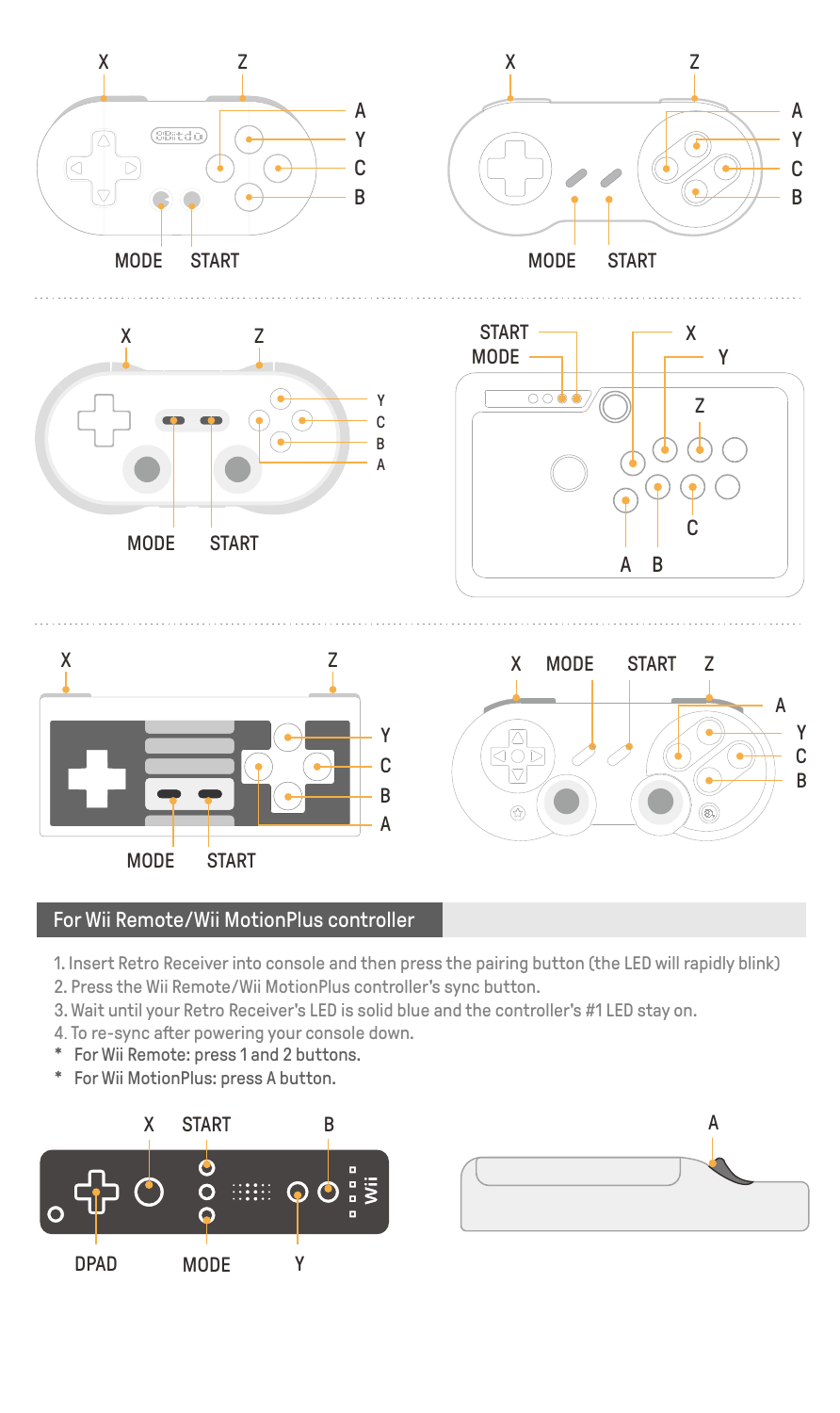### For Wii U Pro controller

- 1. Insert Retro Receiver into console and then press the pairing button (the LED will rapidly blink).
- 2. Press your Wii U Pro controller's sync button.
- 3. Wait until your Retro Receiver's LED is solid blue and the controller's #1 LED stay on.
- 4. For next connection only need to press A button.



## For Nintendo Switch Joy-Con/Pro

- 1. Insert Retro Receiver into console and then press the pairing button (the LED will rapidly blink).
- 2. Press your Switch Joy-Con/Pro controller's sync button.
- 3. Wait until your Retro Receiver's LED is solid blue and the controller's #1 LED stay on.
- 4. For next connection only need to press A button.

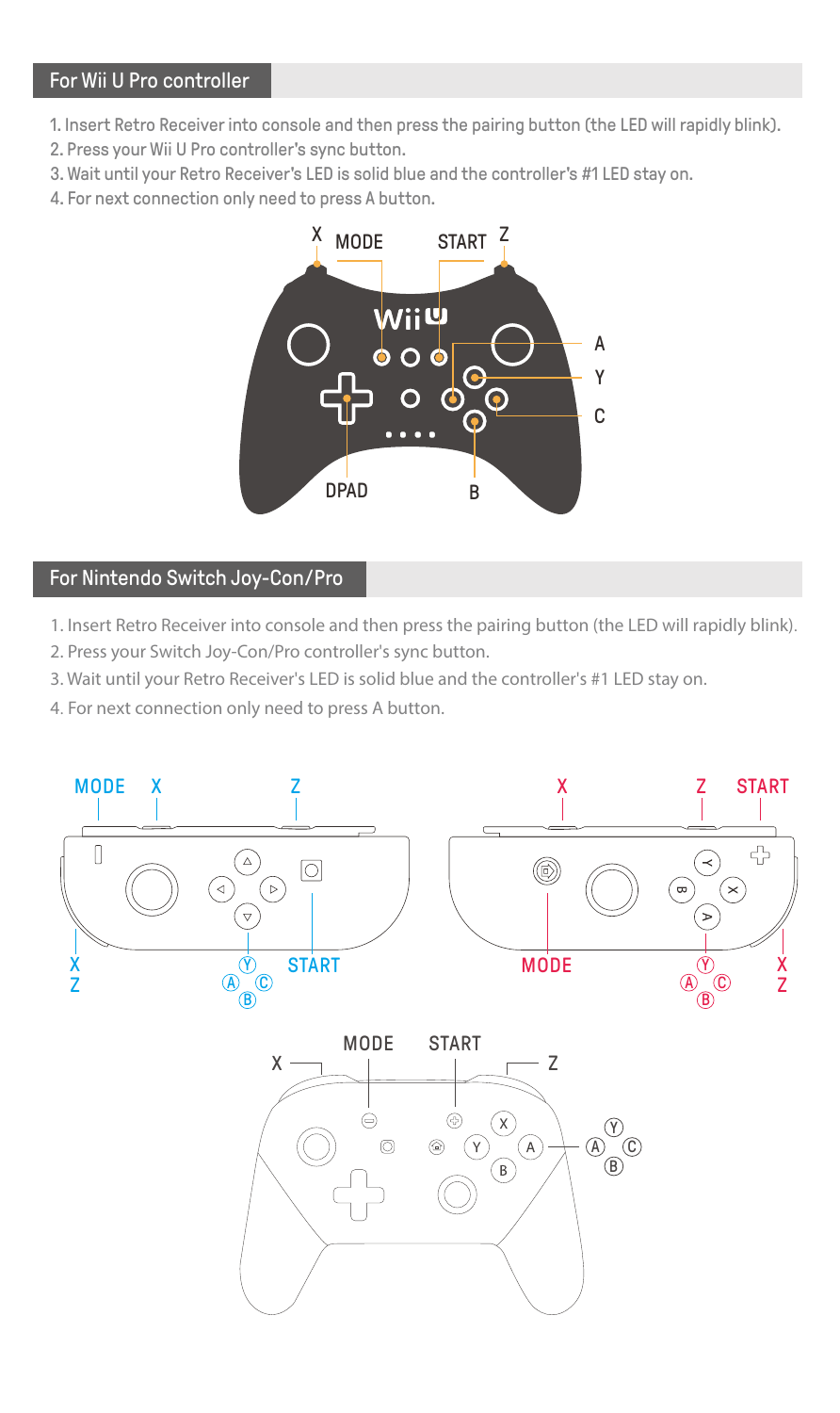# Retro Receiver for X- input





### For PS4 controller

1. Insert Retro Receiver into console and then press the pairing button (the LED will rapidly blink)

2. Press and hold the PS and Share buttons until the lightbar begins to strobe quickly in double.

3. Wait until your Retro Receiver's LED is solid blue and the controller's lightbar stay on.

- 4. For next connection only need to press PS button and wait until receiver's LED is solid blue.
- \* Key command for switching between two levels: L+R+SELECT



### For PS3 controller

- 1. Download and Run 8Bitdo Retro Receiver Tools on your PC available for Mac and PC.
- 2. On your Retro Receiver, hold down the pairing button and connect it to your MAC/PC via USB.
- 3. Connect your PS3 controllerto MAC/PC via USB.
- 4. Once your Retro Receiver and PS3 controller are both connected via USB, click the "Pair" button in the software.
- 5. Once pairing is complete, you can insert your Retro Receiver into your console.
- 6.Now press the PS button on your PS3 controller.
- 7. Wait until your Retro Receiver's LED is solid blue and the controller's #1 LED stay on.
- 8. To re-sync after powering your console down, begin from step 6.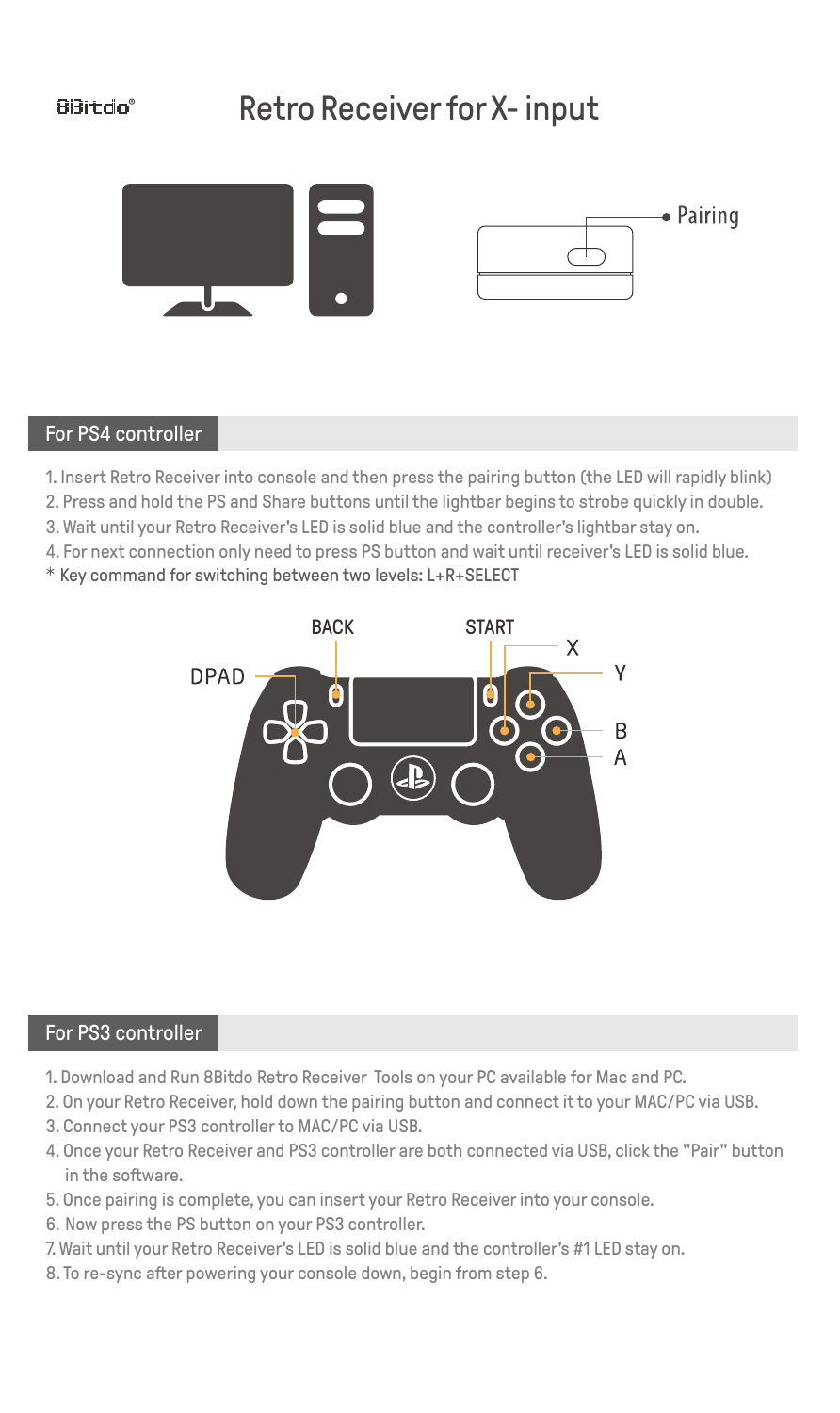

### For Xbox One S/X Bluetooth controller

- 1. Insert Retro Receiver into console and then press the pairing button (the LED will rapidly blink).
- 2. Press HOME button to turn on your Xbox One S/X Bluetooth controller and then press bind button.
- 3. Wait until both LEDs on the Retro Receiver and controller stay solid.
- 4. Retro Receiver will auto-reconnect to the controller when you turn back on the controller with the HOME button only.



### For Wii Remote/Wii MotionPlus controller

1. Insert Retro Receiver into console and then press the pairing button (the LED will rapidly blink)

- 2. Press the Wii Remote/Wii MotionPlus controller's sync button.
- 3. Wait until your Retro Receiver's LED is solid blue and the controller's #1 LED stay on.
- 4. To re-sync after powering your console down.

For Wii Remote: press 1 and 2 buttons.

For Wii MotionPlus: press A button.



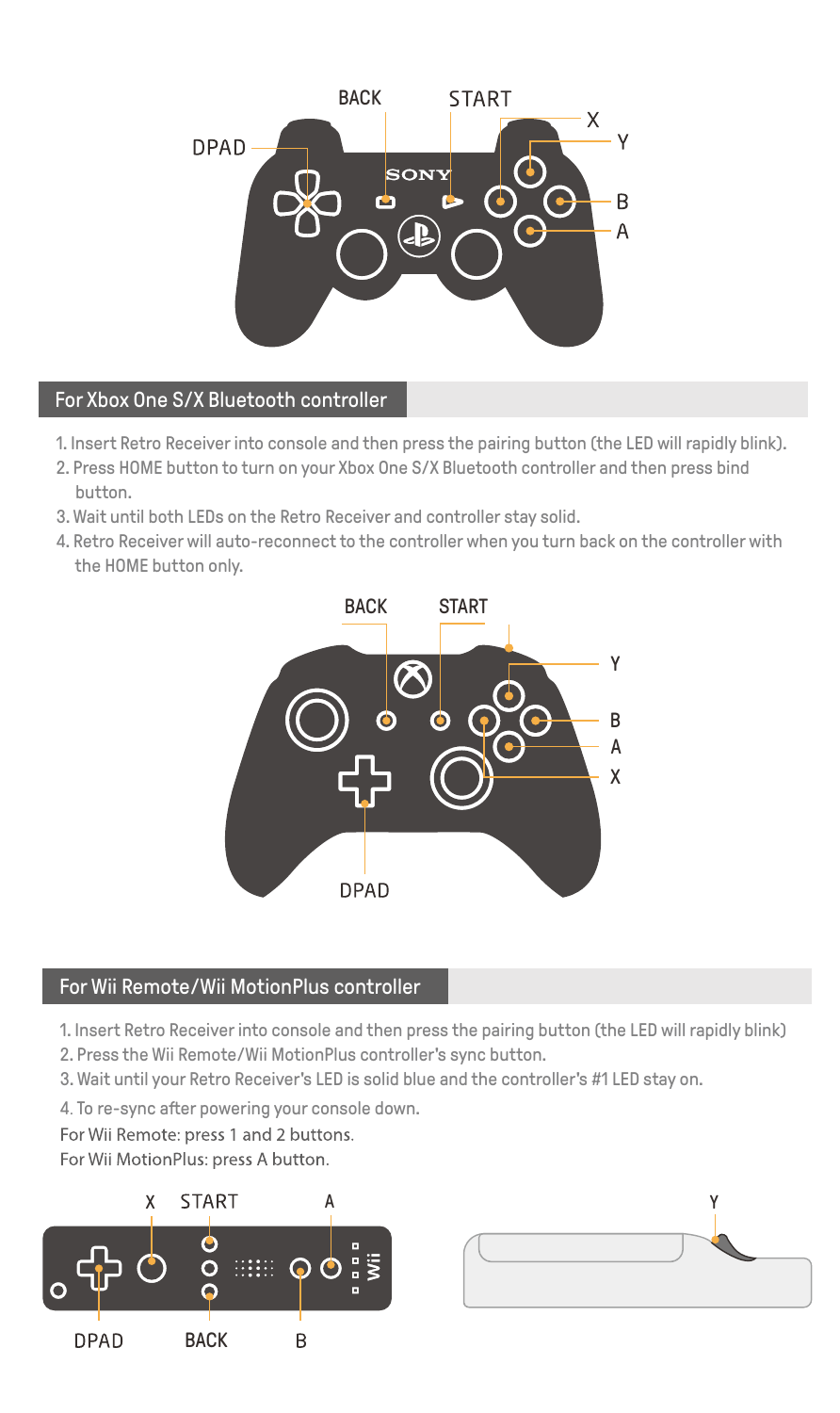### For Wii U Pro controller

- 1. Insert Retro Receiver into console and then press the pairing button (the LED will rapidly blink).
- 2. Press your Wii U Pro controller's sync button.
- 3. Wait until your Retro Receiver's LED is solid blue and the controller's #1 LED stay on.
- 4. For next connection only need to press A button.



### For 8Bitdo controllers

SN30 Pro/SF30 Pro:

1. Press START+B to turn on your SN30 Pro/SF30 Pro controller.

- 2. Press both PAIR buttons on the receiver and controller to sync them.
- 3. Both LEDs on the receiver and controllerwill become solid when they are successfully paired.

### N30 Pro/F30 Pro:

1. Press POWER to turn on your controller.

2. Press both PAIR buttons on the receiver and controller to sync them.

3. Both LEDs on the receiver and controllerwill become solid when they are successfully paired.

### N30/F30/SN30/SF30/Zero:

1. Press START to turn on your controller.

2. Press both PAIR button on the receiver and SELECT on the controllerto sync them.

3. Both LEDs on the receiver and controllerwill become solid when they are successfully paired.

N30 Arcade Stick:

1. Press HOME to turn on your arcade stick.

2. Press both PAIR button on the receiver and arcade stick to sync them.

3. Both LEDs on the receiver and controllerwill become solid when they are successfully paired.